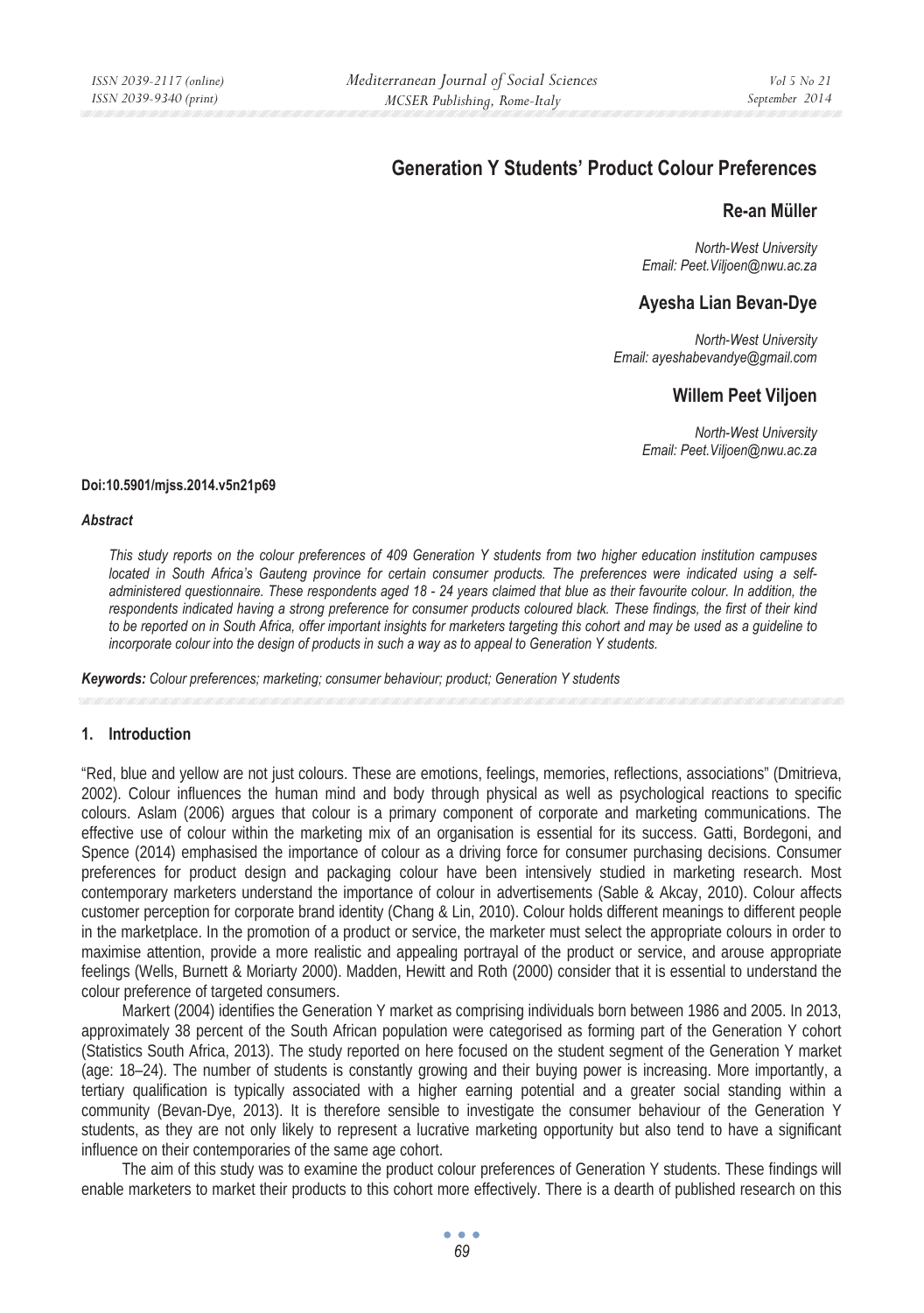topic in South Africa, one reason for which, as noted by Bellizzi, Crawley and Hasty (1983), being that the commercial organisations that conduct colour research do not publish their findings to avoid giving competitors an advantage.

### **2. Literature Review**

Individuals categorised as Generation Y are very active in the marketplace (Noble, Haytko & Phillips, 2009). According to a study conducted by the Student Village (2013), South African students spend over R39,5 billion per year, which amounts to about R 3 510 per student per month. Generation Y students spend more money than organisations realise and Shim, Serido and Barber (2010) report that marketers are striving to discover ways of appealing to this prominent group in today's economy.

It is clear that Generation Y consumers are significant role-players in the marketplace and that understanding the consumer behaviour of the student portion of this cohort may be especially valuable given their likely future income and social standing (Bevan-Dye, 2013). Marketers therefore require an understanding of the factors that influence their buying habits.

Funk and Ndubisi (2006) indicate that colour is one of the key determinants that influence consumer behaviour. In this regard, knowledge of how individuals in this cohort perceive and interpret colour is important in aiding marketers' ability to appeal to this segment successfully, given the role that colour plays in the design of the marketing mix.

Not all people respond in the same manner to particular colours or make the same psychological associations with colours. Marketers should be aware of the perceived importance of colours and people's interpretation of colour in particular countries and particular cultures. Colour may be used as a marketing tool to influence an individual's attitude towards a brand (Lichtle, 2007). Colour plays an important role when it comes to products, services, packaging, logos and displays. Colour is also helpful in creating a differentiated position in highly competitive market places and it may aid in highlighting a product's attributes if used strategically (Aslam, 2006).

Colour is an influential factor that must be considered in all aspects of a business's marketing mix. Colour should play a vital role in the advertising and marketing strategy of a firm (Elliot & Maier, 2014). According to Funk and Ndubisi (2006), colour may be used as a marketing weapon if managed strategically. Tangkijviwat, Rattanakasamsuk and Shinod (2008) indicate that colour may be used to attract attention and generate the desire to consume. O'Connor (2011) notes colour to be a salient element used to create visual equity and differentiation within the marketplace.

A more pleasing and stylish product image may be obtained by using different colour combinations and visual effects (Ma, Chen & Wu, 2007). Packaging and store wall colours can drastically affect an organisation's sales (Singh 2006). Consumers develop a preference for particular colours for certain products because they learn, through association, that certain colours are appropriate for certain product categories (Grossman & Wisenblit 1999). Organisations should be attentive to these developed preferences and associations.

Colour preferences are influenced by several factors such as age, gender, geographical region and circumstances (Tangkijviwat et al*.,* 2008). Fehrman and Fehrman (2000), and Ou, Ronnier Luo, Sun, Hu, Chen, Guan, Woodcock, Caivano, Huertas, Tremeau, Billger, Izadan and Richter (2011) all conclude that colours are preferred in the order of blue, red, green, purple, orange and then yellow. Several researchers (Kamaruzzaman & Zawawi 2010; Manav 2006; Madden et al*.,* 2000; Singh 2006) agree that blue is the most liked colour across nations. Ling and Hurlbert (2007) state that the colour blue is also the colour most favoured by both males and females.

Product colour is an important influencing factor in the purchase of certain product categories. For example, Madden et al*.* (2000) state that colour is one of the top three factors that influence consumers when buying an automobile. Consumers prefer certain products in specific colours. Blue, red, black and white are consumers' most preferred colours when buying motorcars and clothing (Fehrman & Fehrman 2000; Grossman & Wisenblit 1999).

He et al*.* (2011) concluded that male and female colour preferences tend to differ. Ellis and Ficek (2001) observed that males are more tolerant of blue and green while females are more tolerant of red and yellow. The reason for these differences may be, as Moss and Colman (2001) indicate, that baby boys are often dressed in blue and baby girls in pink. This may lead to a preference of blue shades amongst males and a preference of red shades amongst females. These preference differences will be useful for organisations targeting a specific gender.

# **3. Methodology**

# *3.1 Target population, sampling frame and sampling method*

The target population comprised of Generation Y students between 18 and 24 years, registered at South Africa's public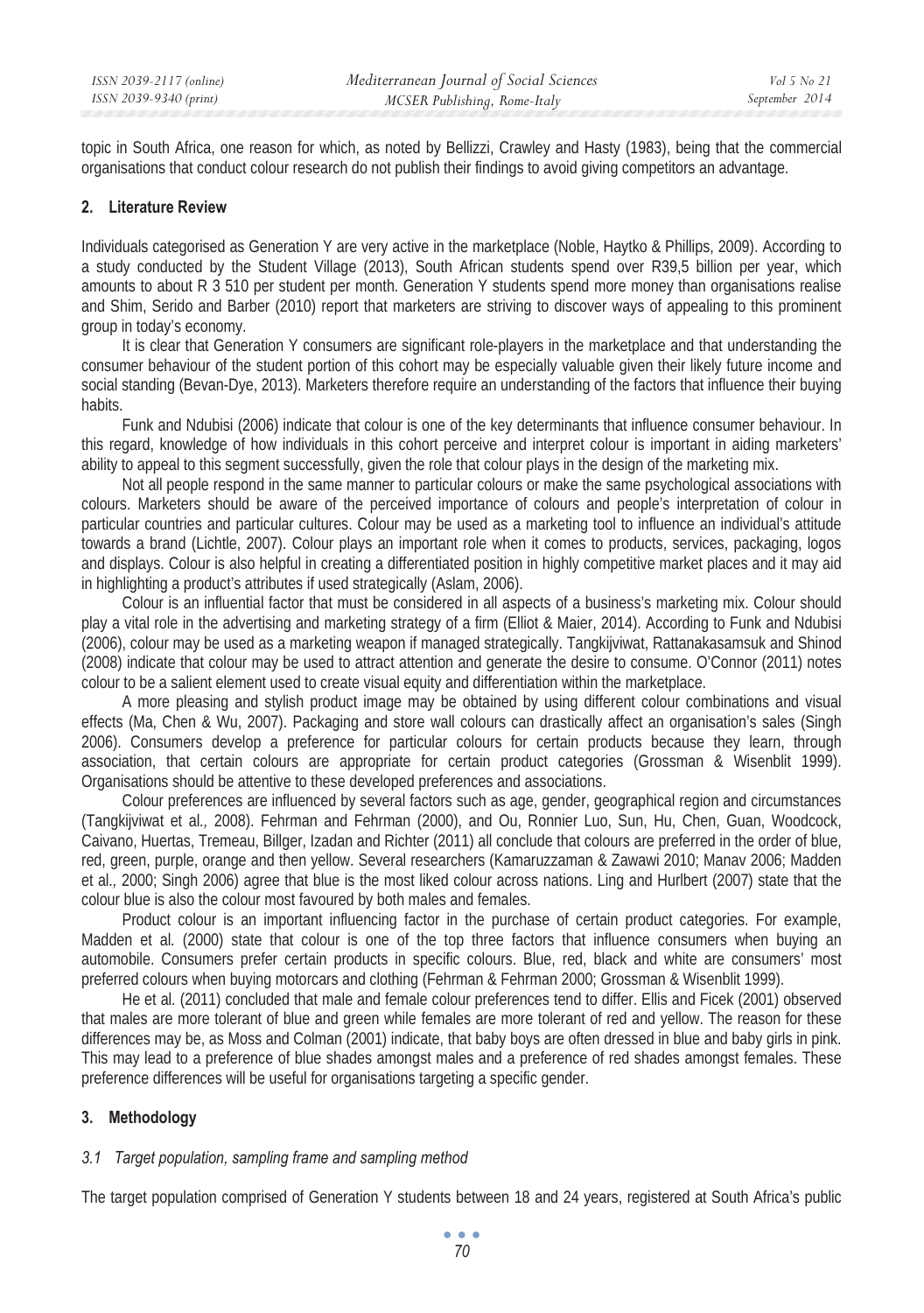| ISSN 2039-2117 (online) | Mediterranean Journal of Social Sciences | Vol 5 No 21    |
|-------------------------|------------------------------------------|----------------|
| ISSN 2039-9340 (print)  | MCSER Publishing, Rome-Italy             | September 2014 |

higher education institutions (HEIs) in 2013. The sampling frame consisted of a list of South Africa's public HEIs, as stipulated by the Department of Higher Education and Training.

This study made use of a non-probability convenience sample of two HEI campuses located in South Africa's Gauteng province that was drawn from the sampling frame. Thereafter, a convenience sample of 500 under-graduate students were drawn from these HEI campuses - 250 students per campus. A structured self-administered questionnaire was distributed to the 500 respondents that comprised the sample.

#### *3.2 Research instrument*

In order to collect the required data, a self-administered questionnaire was utilised. The questionnaire consisted of three sections. The first section sought demographic information from participants. The second section listed eight colours (yellow, red, green, blue, purple, orange, white and black) that the respondents were requested to rate on a scale from 1 to 8 (1 the favourite colour and 8 the least favourite colour). The last section of the questionnaire was designed to test the students' product colour preferences for specific product categories using a four-point Likert scale.

#### **4. Results**

All of the 500 questionnaires that were distributed were returned. Of these 500 questionnaires returned, 416 were completed, which included seven respondents aged 25 years and older. As this study's target population was defined as Generation Y students aged between 18 and 24 years of age, these seven responses were excluded from the study, resulting in 409 usable questionnaires.

The sample group consisted of 61 percent female respondents and 38 percent male respondents, with 1 percent of the sample failing to indicate their gender. This gender distribution is sufficiently representative for comparisons to be drawn between male and female participants. The majority of the respondents (77%) indicated their designated group as being African, 19 percent were white, 2 percent Indian and 1 percent were Coloured. A Cronbach coefficient alpha of .82 was computed on this scale, which indicates good internal reliability.

The overall colour preference was determined by calculating the mean for each of the colour's ranking results (Table 1).

| Mean | <b>Standard deviation</b> |  |
|------|---------------------------|--|
| 2.28 | 2.17                      |  |
| 2.95 | 2.45                      |  |
| 3.06 | 2.12                      |  |
| 3.14 | 2.43                      |  |
| 3.40 | 2.16                      |  |
| 3.56 | 2.18                      |  |
| 4.29 | 2.32                      |  |
| 4.65 | 2.21                      |  |
|      |                           |  |

**Table 1.** Overall colour rankings (N= 409)

Table 1 shows that blue was the students' favourite colour — followed by purple, red and black — whereas orange and yellow were the least preferred.

Figure 1 shows that respondents had a high preference for the colour black for all items examined. All products in orange and yellow were least popular.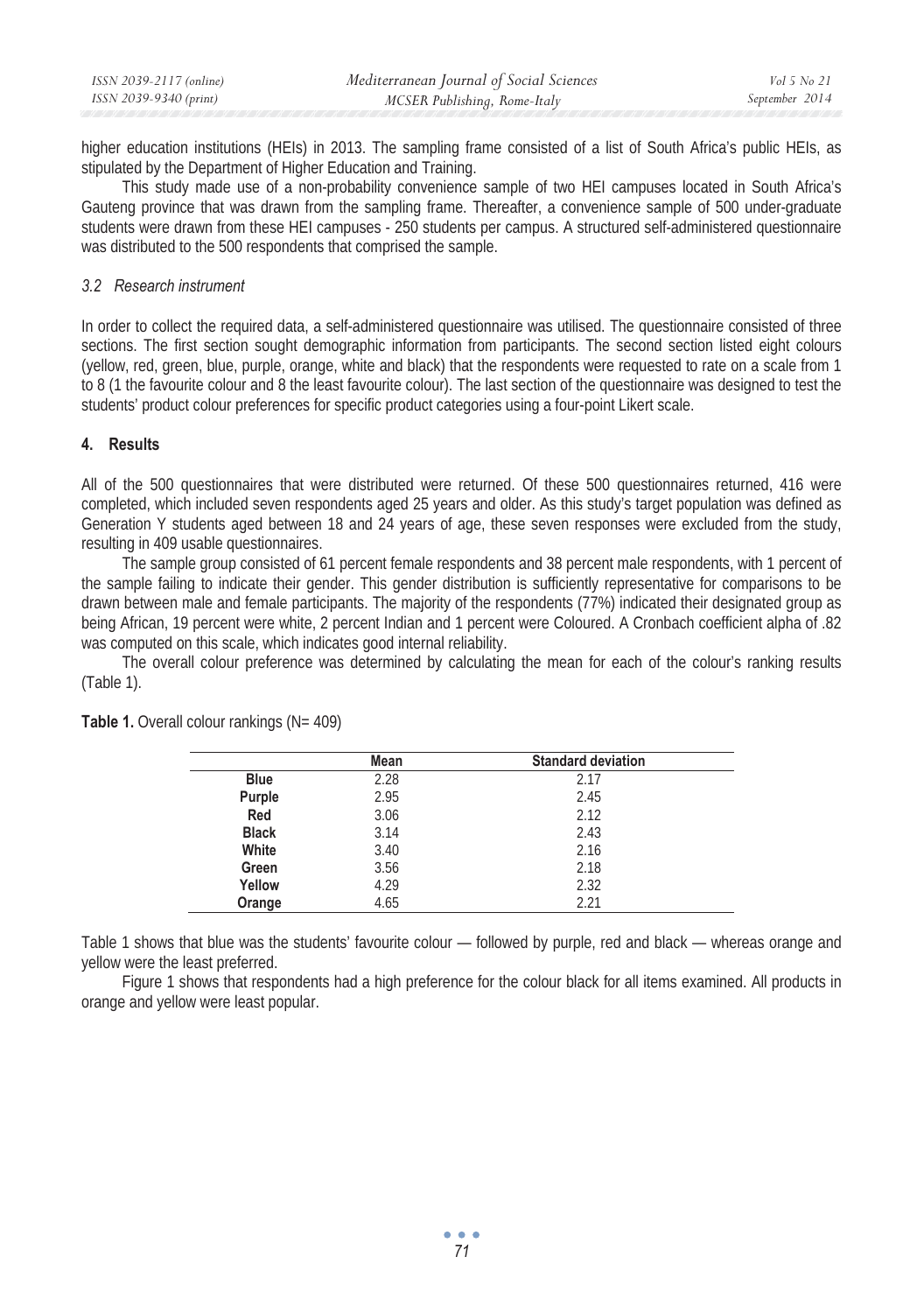

**Figure 1.** Relative preference for different products by colour

In order to determine whether there were significant differences between the male and female respondents' colour preference ranking and product colour preferences, a t-test was conducted. Where a statistically significant difference (p < .05) existed, the Cohen's D statistic was computed in order to determine whether the difference was practically significant.

Two significant statistical differences were evident between the male and female respondents regarding colour preference ranking. These differences were statistically significant at p < .05 and they are presented in Table 2.

| Table 2. Significant differences between male (N= 157) and female (N= 250) respondents regarding colour preference ranking |  |
|----------------------------------------------------------------------------------------------------------------------------|--|
|----------------------------------------------------------------------------------------------------------------------------|--|

|                                             |      | Male | Female |      |         |      |        |
|---------------------------------------------|------|------|--------|------|---------|------|--------|
| Colour                                      |      |      |        |      |         |      |        |
| Red                                         | 5.41 | 2.07 | 4.63   | 2.09 | 3.65    | .000 | 0.37x  |
| Purple                                      | 3.84 | 2.35 | 5.80   | 219  | $-8.54$ | .000 | 0.83xx |
| x Small effect, practically non-significant |      |      |        |      |         |      |        |
| xx Large effect, practically significant    |      |      |        |      |         |      |        |

Table 2 indicate that the colour red showed a small effect, practically non-significant towards male respondents' preference of red while the colour purple exhibit a large effect, practically significant towards female respondents preference of purple.

Several significant differences were computed between the male and female respondents regarding product colour preferences. These differences were significant (p < .05) and they are presented in Table 3.

|             |  |  |  |  |  | Table 3. Significant differences between male ( $N = 159$ ) and female ( $N = 254$ ) respondents regarding product colour |  |  |
|-------------|--|--|--|--|--|---------------------------------------------------------------------------------------------------------------------------|--|--|
| preferences |  |  |  |  |  |                                                                                                                           |  |  |

|                                | Male           |      |                | Female |         |      |          |
|--------------------------------|----------------|------|----------------|--------|---------|------|----------|
|                                | $\overline{x}$ | s    | $\overline{x}$ | S      |         | P    | D        |
| <b>Formal shirt</b>            |                |      |                |        |         |      |          |
| Purple                         | 2.54           | 1.11 | 3.11           | 1.02   | $-5.30$ | .000 | $.51***$ |
| T-shirt                        |                |      |                |        |         |      |          |
| Yellow                         | 2.36           | 1.07 | 2.84           | 1.10   | $-4.33$ | .000 | $.44*$   |
| Purple                         | 2.81           | 1.08 | 3.43           | .83    | $-6.68$ | .000 | $.58***$ |
| <b>Formal shoes</b>            |                |      |                |        |         |      |          |
| Red                            | 1.52           | .88  | 2.13           | 1.17   | $-5.75$ | .000 | $.52***$ |
| Purple                         | 1.58           | .94  | 2.20           | 1.19   | $-5.57$ | .000 | $.52**$  |
| Informal shoes shoesshoesshoes |                |      |                |        |         |      |          |
| Yellow                         | 1.86           | .93  | 2.41           | 1.14   | $-5.10$ | .000 | $.48*$   |
| Red                            | 2.48           | 1.04 | 2.83           | 1.04   | $-3.26$ | .001 | $.34*$   |
| Purple                         | 2.22           | 1.15 | 3.02           | .97    | $-7.56$ | .000 | $.70**$  |
| Orange                         | 1.79           | .94  | 2.12           | 1.07   | $-3.19$ | .002 | $.31*$   |
| Cell phone                     |                |      |                |        |         |      |          |
| Purple                         | 2.12           | 1.12 | 3.15           | 1.04   | $-9.51$ | .000 | $.92**$  |
| <b>Motorcar</b>                |                |      |                |        |         |      |          |
| Purple                         | 1.79           | .97  | 2.18           | 1.13   | $-3.65$ | .000 | $.35*$   |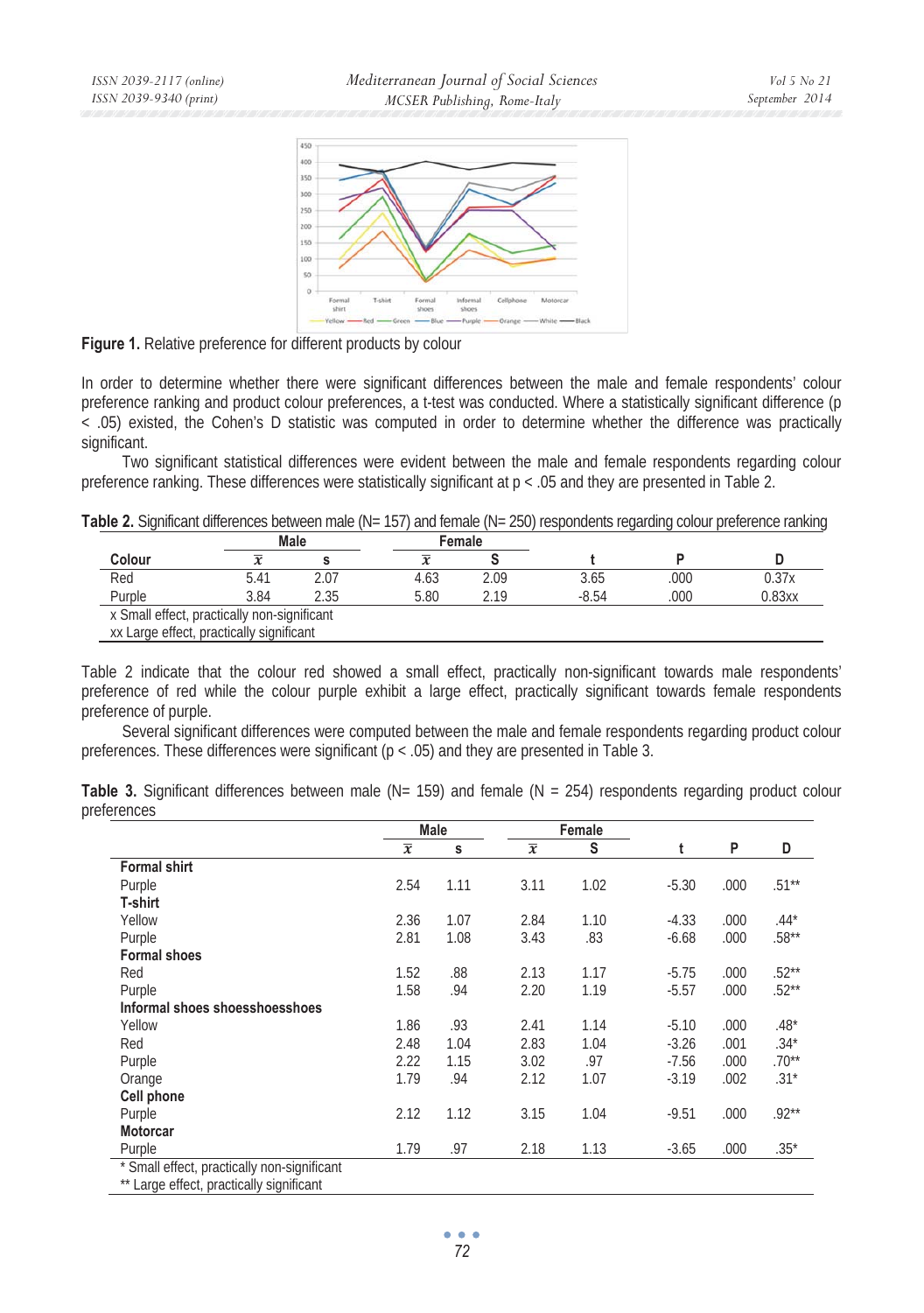Table 3 signify several significant differences between male and female students. The females had a higher tendency to prefer a purple formal shirt, a t-shirt coloured yellow or purple, formal shoes in red or purple, informal shoes in yellow, red, purple or orange. The female participants also indicated preferring a purple cell phone and a purple motorcar more so than the males.

## **5. Discussion**

Blue, purple, red and black were the most preferred colours amongst Generation Y students, and orange and yellow the least preferred. The most significant difference from these results compared to the literature (Fehrman & Fehrman, 2000; Ou et al*.,* 2011) is that purple was ranked as the second favourite colour by this study's respondents, while the literature suggested purple to be ranked fourth. The findings of this study are consistent with the literature (Kamaruzzaman & Zawawi 2010; Manav, 2006; Madden et al*.,* 2000; Singh 2006) in terms of blue being the most preferred colour, and yellow and orange being the least preferred.

The student participants indicated having a high preference for all mentioned products in the colour black, together with the lack of preference for orange and yellow products. The product colour preference for white, blue and red were notably high for all products except formal shoes. This high preference for products' coloured black might be due to the association of black with power, wealth, elegance and high quality or expensive products as noted by Sasidharan, 2010, Jacobs, Keown, Worthley and Ghymn (1991). The lack of preference for orange and yellow coloured products is consisted with the students' overall aversion of the two colours as determined in this study. Another explanation for this might be that orange and yellow is often associated with warning or danger signs (Begum, 2008).

Significant differences were recorded for the male and female respondents concerning the ranking of red and purple. The literature (Ellis & Ficek 2001) indicates that females tend to be more tolerant of red while our male students indicated a higher preference for red than the females. The female participants ranked purple higher than the males. The female students also depicted a higher preference for products coloured purple.

### **6. Limitations and Future Research**

As with any study, this study has certain limitations that need to be considered when interpreting the results. This research study only focussed on the hue of colour. Future research should consider investigating the influence of the other two aspects of colour, namely 'value' (lightness or darkness of the colour) and 'chroma' (saturation of the colour) on marketing efforts. Providing a colour card and using a wider variety of colours in future research studies may increase the accuracy of the respondents' replies. The number of product categories can be broadened. In addition, this study made use of a cross-sectional research design, which only provides a snapshot in time. Future research studies should consider embarking on a longitudinal study as this might provide greater insight into Generation Y students' colour perceptions and associations.

### **7. Conclusion**

These findings can help organisations targeting this specific cohort to design their products to maximise exposure to Generation Y students. We therefore recommend that blue, red, purple and black be used for branding purposes when targeting this cohort, while avoiding the use of orange and yellow. Marketers of the selected products targeted at Generation Y students should consider the colours preferred by the target market in their product design decisions.

### **References**

Aslam, M.M. (2006). Are You Selling the Right Colour? A Cross-cultural Review of Colour as a Marketing Cue. *Journal of Marketing Communications,* 12(1):15–30.

Bellizzi, J. A., Crawley, A. E. & Hasty, R. W. (1983). The effects of colour in store design. *Journal of Retailing,* 59(1), pp. 21–45.

Begum, R. (2008). Depths of color psychology. Bloomington, Ind.: Author House: 38-40 p.

Bevan-Dye, A. L. (2013). Black Generation Y students' attitudes towards Web advertising value. *Mediterranean Journal of Social Sciences,* 4(2):155-164.

Chang, W-L. & Lin, H-L. (2010). The impact of colour traits on corporate branding, African Journal of Business Management, 4(15):3344- 3355, Nov.

Elliot, A. J., & Maier, M. A. (2014). Color psychology: Effects of perceiving color on psychological functioning in humans. Annual review of psychology, 65, 95-120.